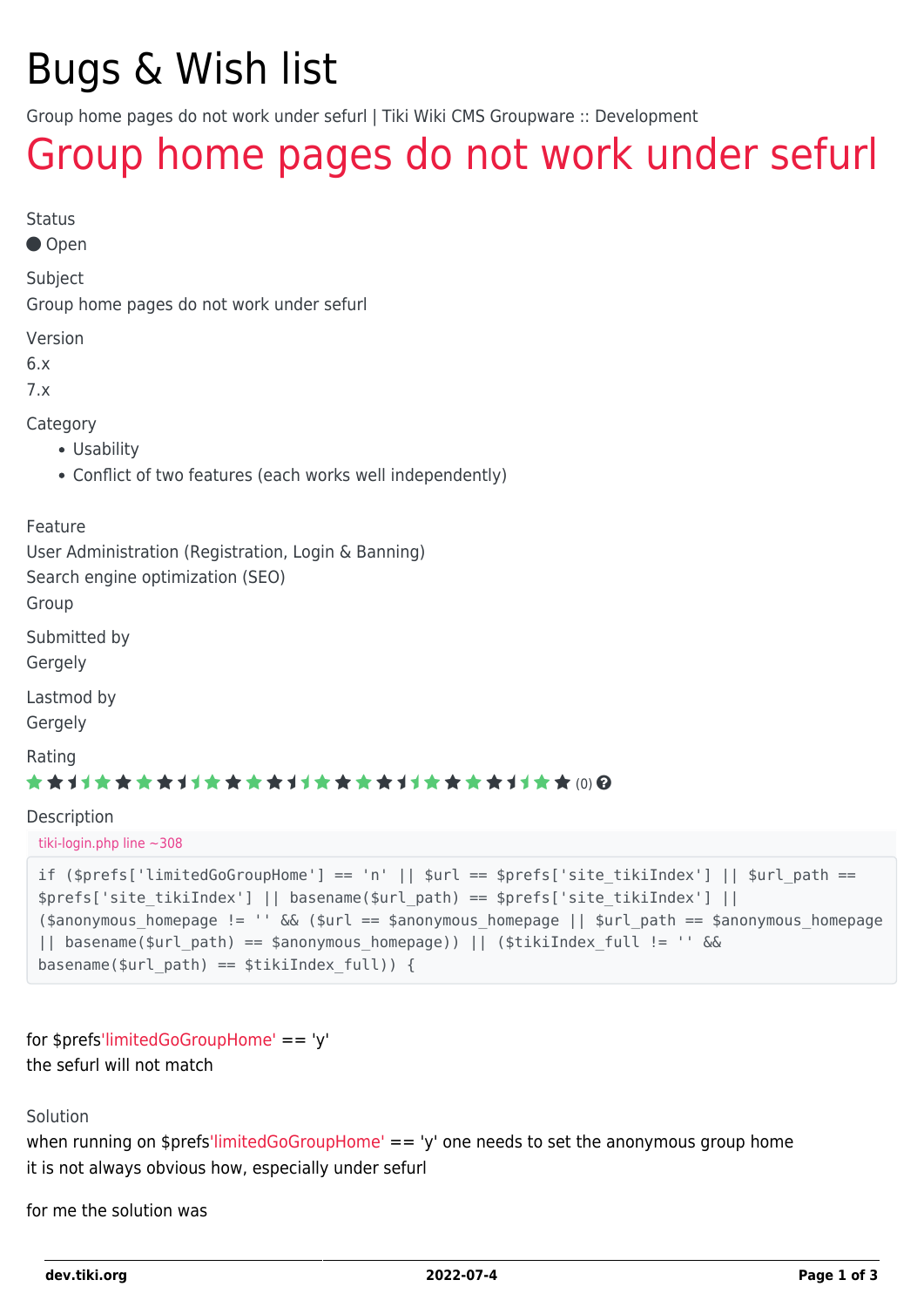http:/tiki-6.1/Home another spicy example: http:Kezd%C5%91lap

Suggestions:

- enhance the Hint next to the group home field.
- add http:/tiki-6.1/Home and http:Kezd%C5%91lap as examples
- if limitedGoGroupHome is set, and the anonymous group home is not set, it may show a warning in the admin area
- in admin/navigation it shall say that the anonymous group home shall be set even if this is close to obvious

Importance 7 Priority 35 Demonstrate Bug (Tiki 19+) Please demonstrate your bug on show2.tikiwiki.org Version: trunk ▼ [Create show2.tikiwiki.org instance](#page--1-0) Ticket ID 3771 Created Thursday 27 January, 2011 21:12:25 GMT-0000 by Gergely LastModif Saturday 29 January, 2011 20:39:35 GMT-0000

### Comments

[Philippe Cloutier](https://dev.tiki.org/user232) 16 Feb 11 22:17 GMT-0000

Hi Gergely, could you please describe the problem?

## Attachments

| filename                     | created | hits | comment | version | filetype |  |
|------------------------------|---------|------|---------|---------|----------|--|
| No attachments for this item |         |      |         |         |          |  |